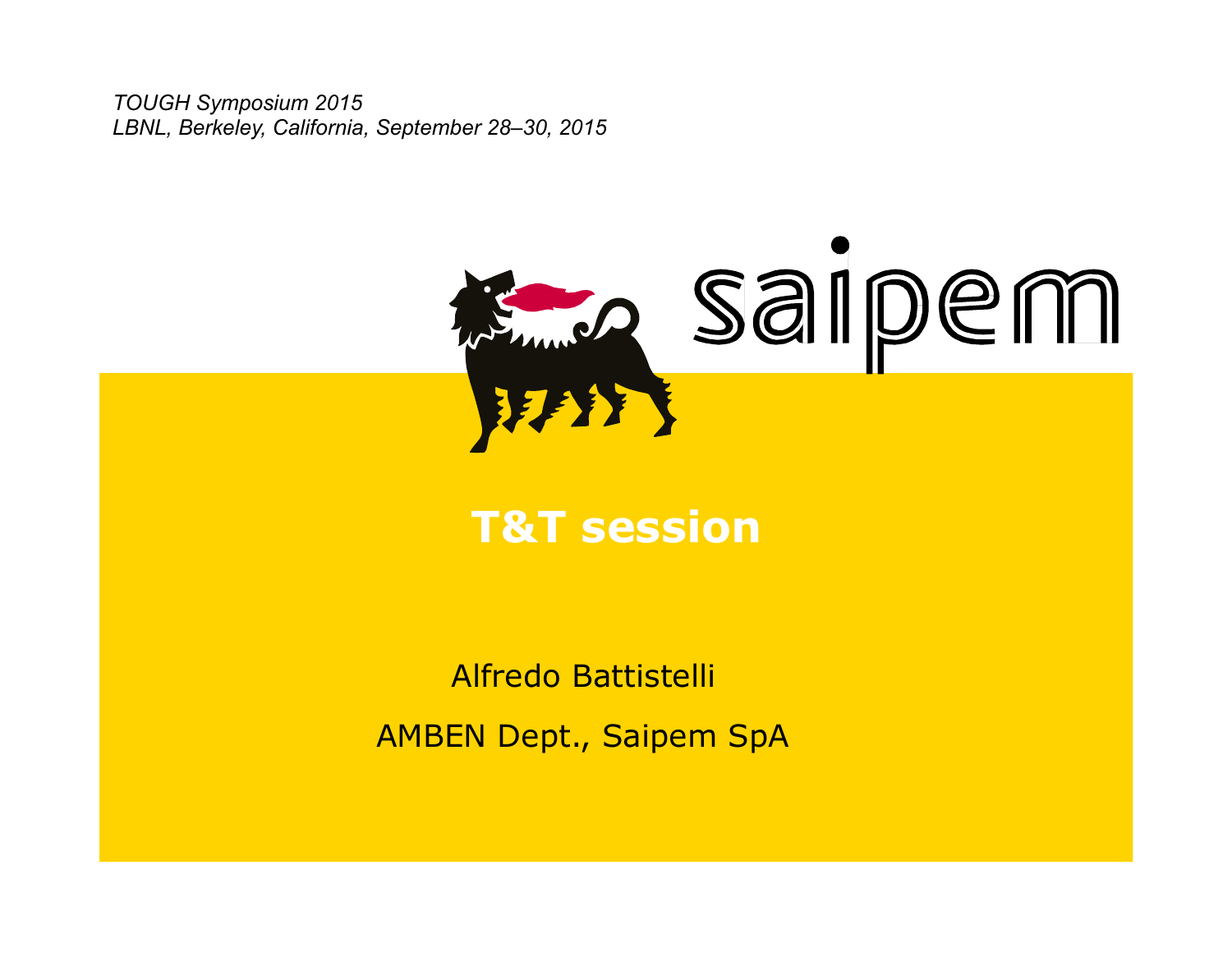## **Vanishing mass fractions in multicomponent simulations**

 In multicomponent simulations the complete disappearance of a mass component can produce convergence problems.

**Initial conditions**: use tiny mass fractions also for those components which in principle should not be present. 1 ppm is usually enough. **Not for VOCs in TMVOC !** This is enforced by the code (minimum mole fraction 1E-30).

**Injection**: specify tiny injection rates also for all those components which should not in principle be injected (not for TMVOC !).

**Example**: with ECO2N inject some water together with the CO2. Do not inject NaCl as it will not be completely flushed away from injection elements.

**Example:** with EWASG include some NCG and NaCl in the reinjected steam condensate when modeling the production forecast for geothermal applications.



saipem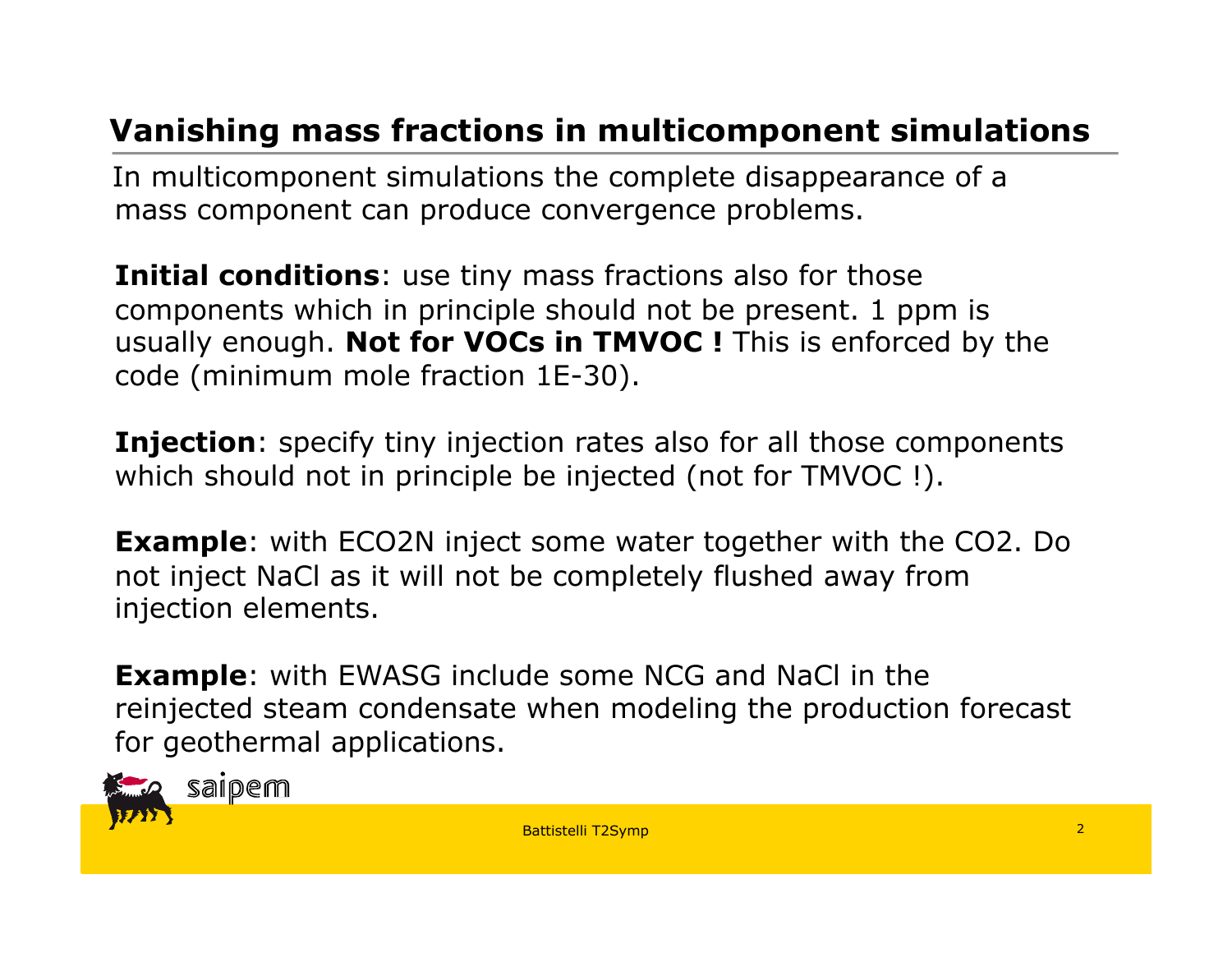Forcing the code to perform at least one NR iteration is simple (small changes in CONVER subroutine).

This helps in particular when running steady-state runs: solvers may have problems close to steady-state.

You get convergence with previous set of primary variables (so no NR iteration !) and no convergence during next time step !!

#### **Forcing at least one NR iteration usually allows the code to go closer to a true steady-state.**

Already present in iTOUGH and TOUGH3 ? Add this option also in TOUGH2 V.2.0 !

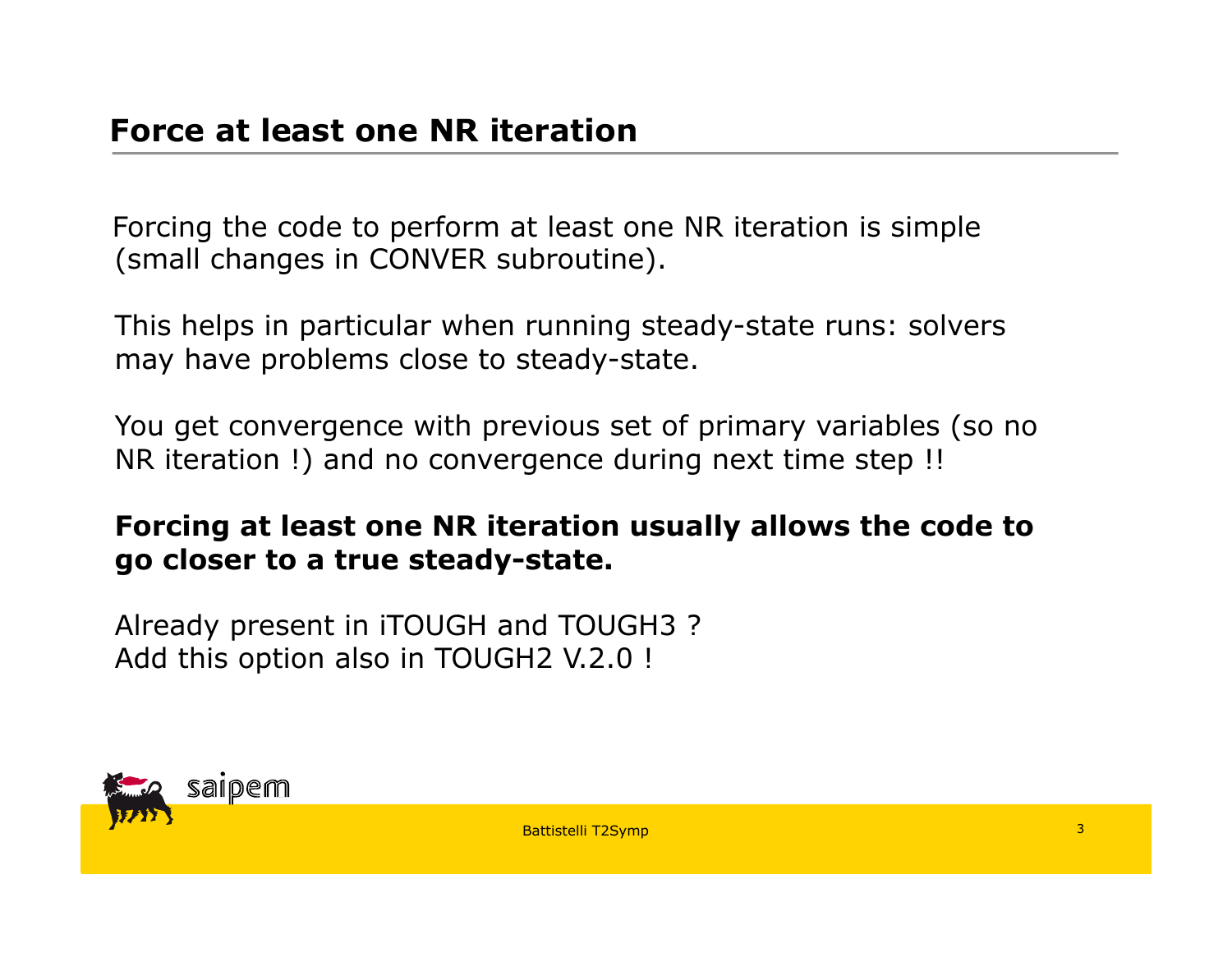## **Accuracy of geometric parameters in MESH file**

 TOUGH2 V.2.0 uses 10 column fields for the geometric parameters of IFDM grids.

For cartesian grids this is usually enough (but be careful when using geographical coordinates!!).

With unstructured grids the 10 column format may not be enough. Errors in nodal distances and the cosine of angle between the connection and the vertical **can easily introduce significant spurious flows in steady-state simulations**.

**Solution**: include the option to save/read geometrical information with 20 column format (as per INCON file).

Allow the user to chose 10 or 20 column formats using a flag in the input file.

Already available in iTOUGH/TOUGH+/TOUGH3 ? **Add this in TOUGH2 V.2.0 as well.** 



saipem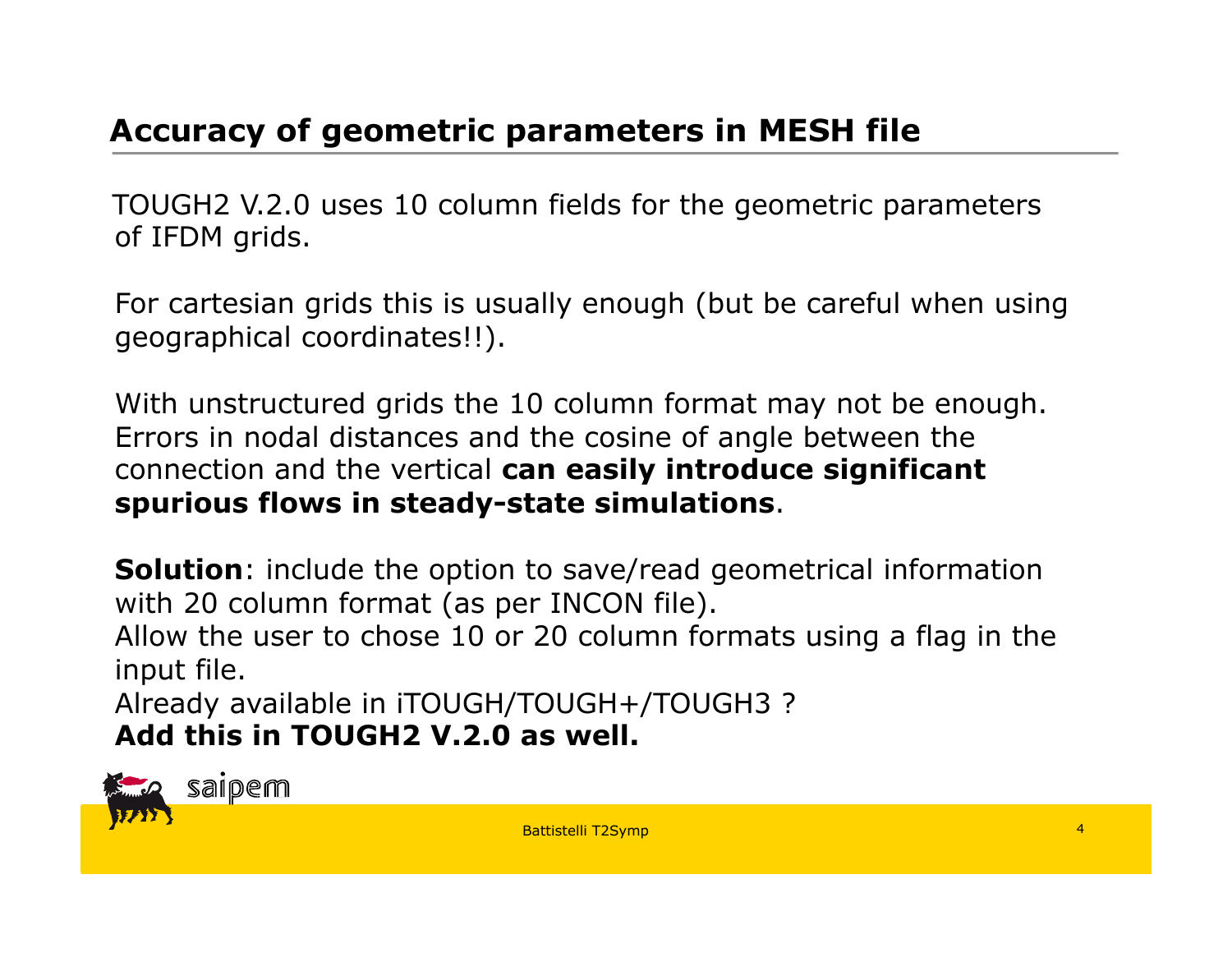Convergence problems at phase transitions are common because of the high non linearities involved.

Often for liquid phase  $\leftarrow \rightarrow$  two-phase transitions **the steep shape of VG capillary pressure curve** close to full liquid saturation can be responsible of convergence problems.

If allowed by field/lab data, consider the use of a Brooks-Corey Pcap formulation.  $1.E+08$ 

When dealing with cap-rocks, or low permeability layers which may act as hydraulic barriers, VG model may be inappropriate.

#### **BC model includes the gas entry pressure** !!



saipem

 $-VG \rightarrow BC$  $1.E+07$ Capillary pressure (Pa)  $1.E+06$  $1.E+05$  $1.E + 04$  $1.E + 03$ 0.0 0.1 0.2 0.3 0.4 0.5 0.6 0.7 0.8 0.9 1.0 Ag phase saturation Battistelli T2Symp 2012 5 2012 5 2012 5 2012 5 2012 5 2012 5 2012 5 2012 5 2012 5 2012 5 2012 5 2012 5 2012 5 2012 5 2012 5 2012 5 2012 5 2012 5 2012 5 2012 5 2012 5 2012 5 2012 5 2012 5 2012 5 2012 5 2012 5 2012 5 2012 5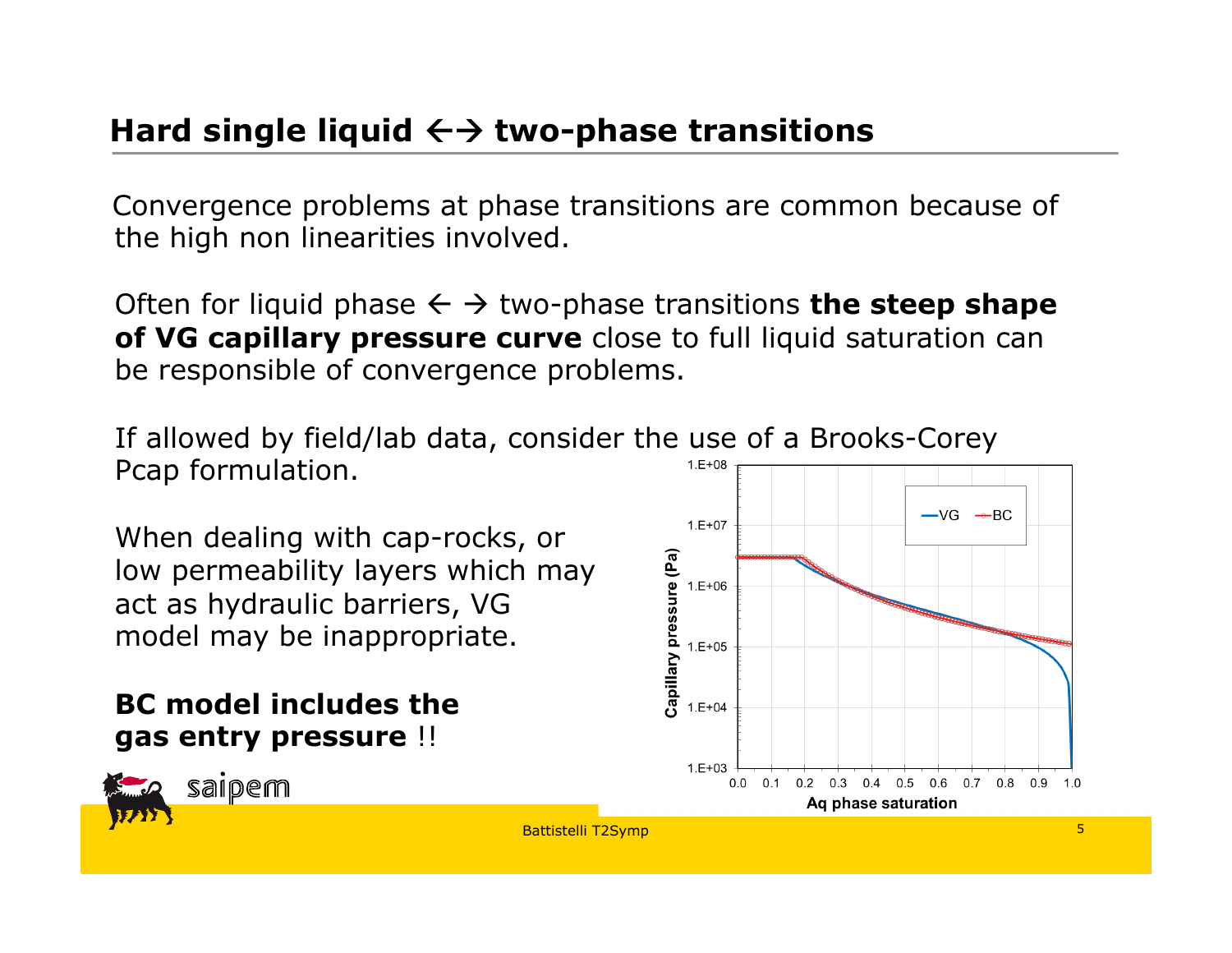It is recognized that the present interpolation algorithm for the density at the interface may introduce discontinuities in the derivatives when a phase transition occurs.

**Solution**: compute the density of 'non existing' phases (available in ITOUGH2/TOUGH3 !!) as suggested by J. O'Sullivan et al.

#### **Easy for EOS with few components and 'simple' thermodynamics.**

We found many convergence problems when running with TMGAS the migration of NCGs in a large deep sedimentary formation, when the NCG plume is migrating under density driven flow.

A preliminary attempt to fix the problem gave a remarkable improvement of converge speed in 90% of the simulations.



Battistelli T2Symp 2012 12:00 12:00 12:00 12:00 12:00 12:00 12:00 12:00 12:00 12:00 12:00 12:00 12:00 12:00 12:00 12:00 12:00 12:00 12:00 12:00 12:00 12:00 12:00 12:00 12:00 12:00 12:00 12:00 12:00 12:00 12:00 12:00 12:00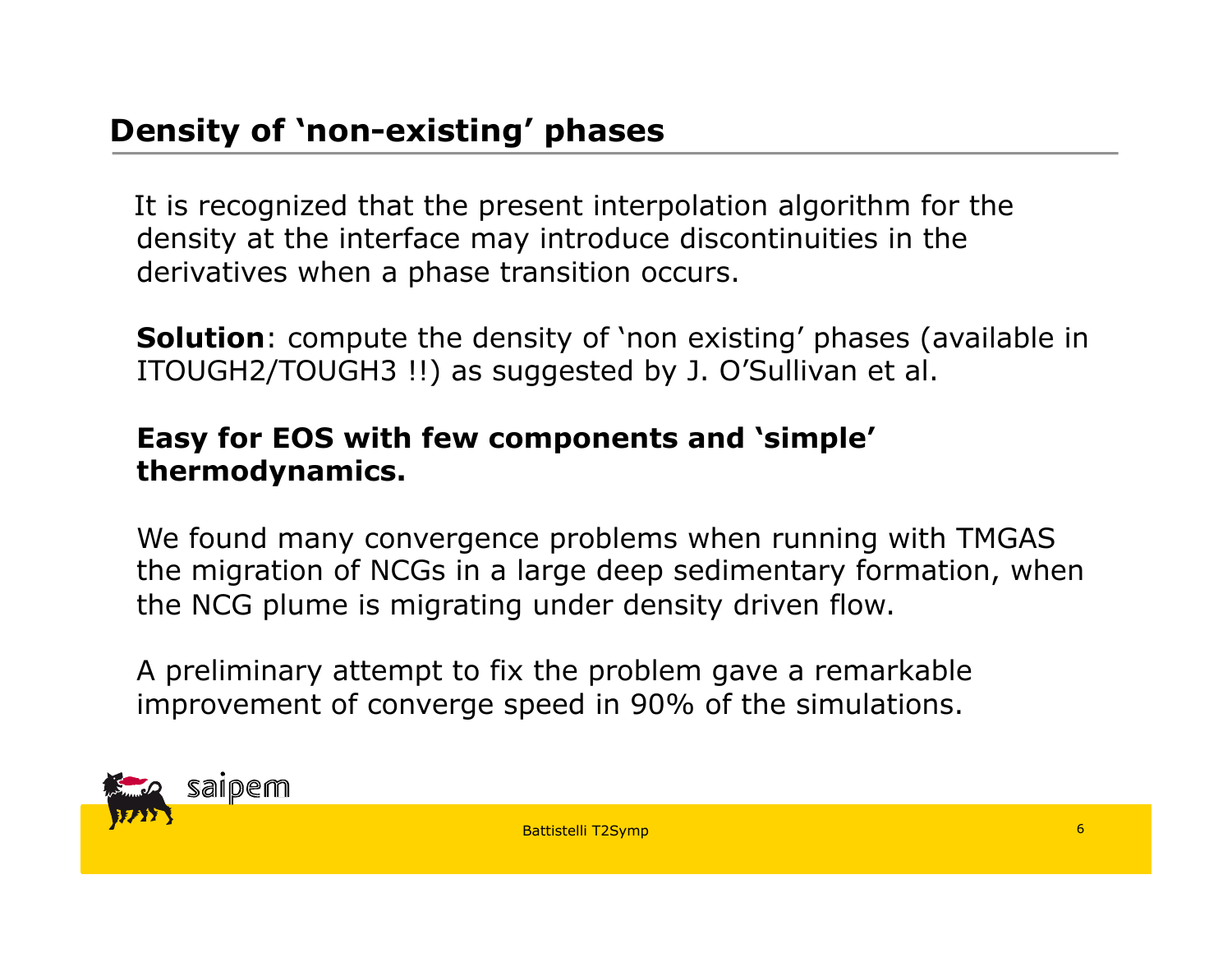## **H2S injection run**



Battistelli T2Symp 2012 7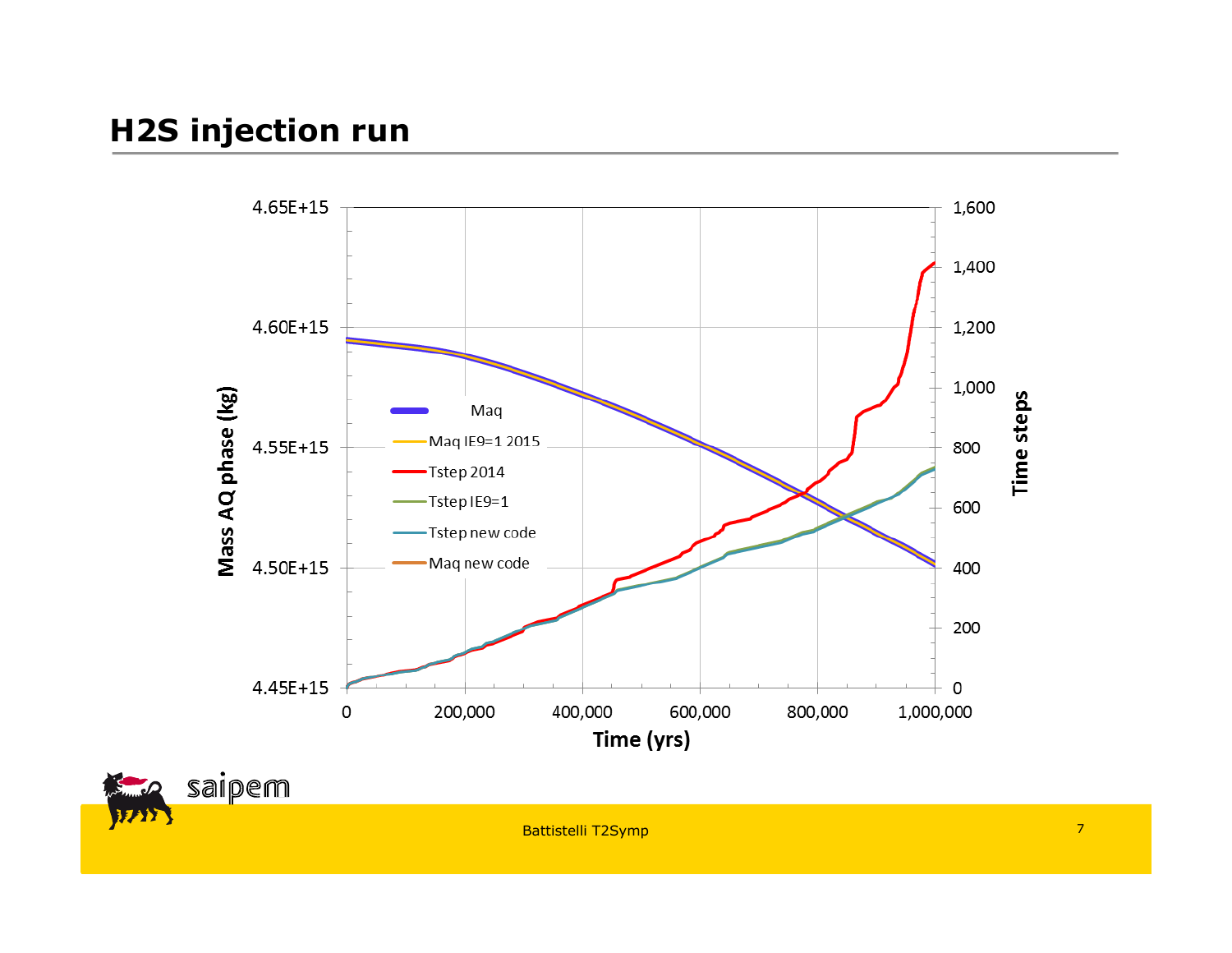## **CH4 injection run**



Battistelli T2Symp 2012 8 2012 8 2012 8 2012 8 2012 8 2012 8 2012 8 2012 8 2012 8 2012 8 2012 8 2012 8 2012 8 2012 8 2012 8 2012 8 2012 8 2012 8 2012 8 2012 8 2012 8 2012 8 2012 8 2012 8 2012 8 2012 8 2012 8 2012 8 2012 8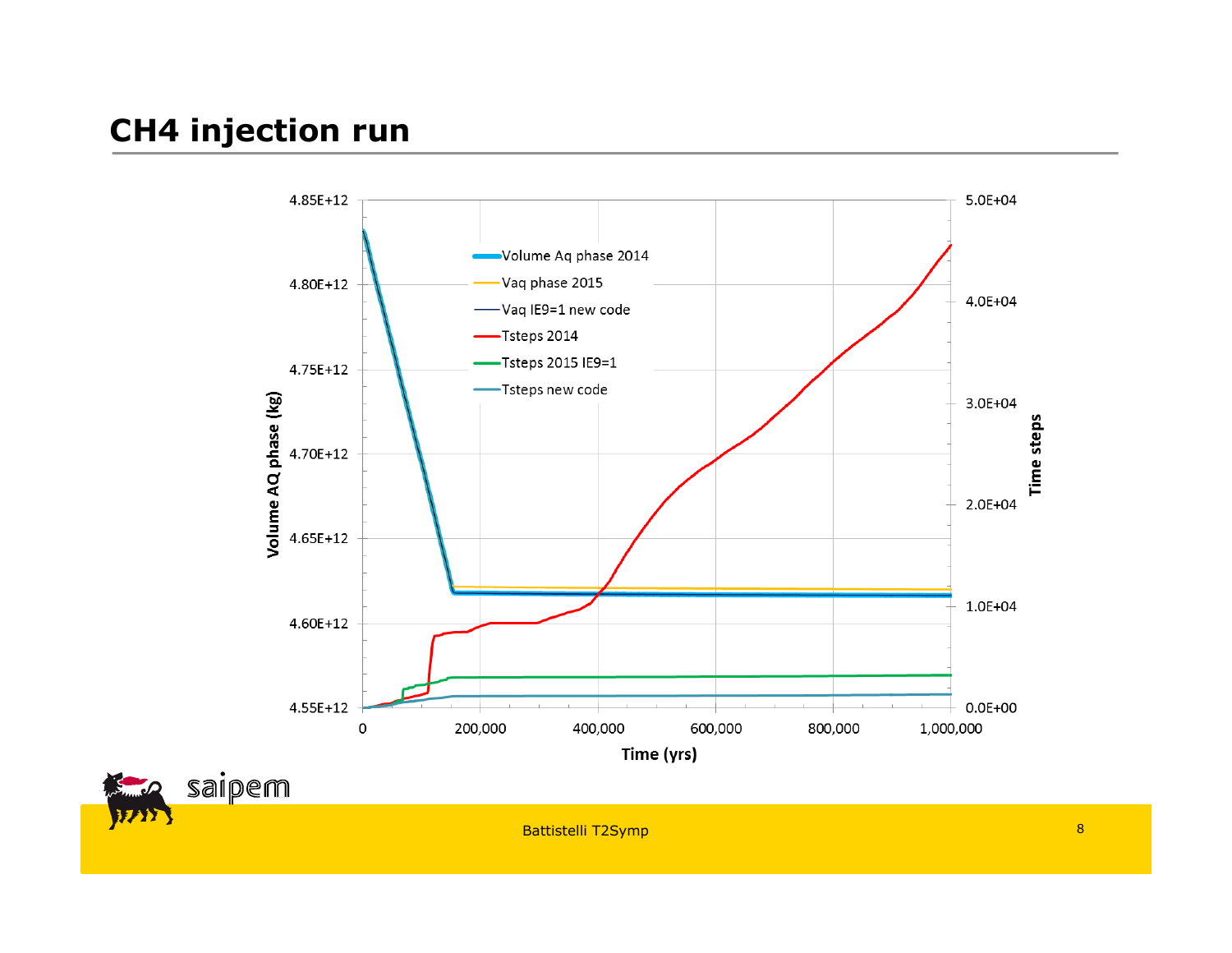### **And more….**

 **SAVE file** : for very long runs allows writing of SAVE file any time you have a printout. If for any reason the run stops before the expected end, you have the possibility to restart from the last printout time.

**RELP, PCAP, PERMRED, VPL**: include an option to print for any rock domain the RELP, PCAP and VPL values as function of SW and PERMRED as function of SS (depending on the EOS used). Useful to check/remember which functions you used for any run.

**INPUT file** : add the input file at the end of the output file. After years you will always be able to recover the correct input file (inappropriate for the multimillion grids used by George ...)

**BALLA output:** allows the saving of BALLA info at any time step on a dedicated file. Quite useful for checking steady state conditions